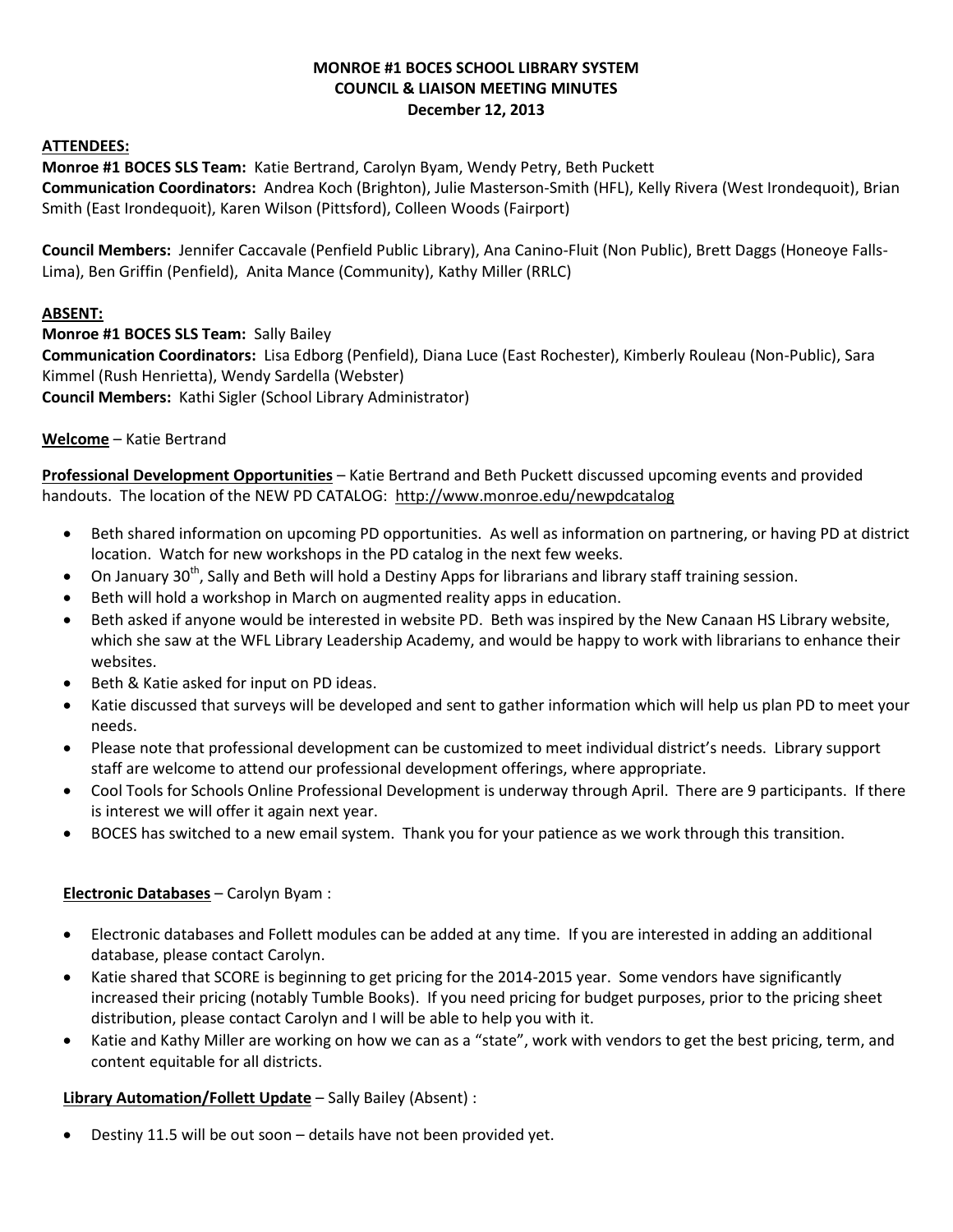**Arts in Education** – Wendy Petry reported:

- We have been receiving more contracts from authors and vendors recently. Please read any contract carefully, and sign it if you feel your school can follow the requests lined out.
- Often the contracts are a list of desires for their visit, covering class size limits, availability of books, and any needs for the day of the event.
- BOCES generally does not sign author contracts because we send out a contract letter from our office with the arrangements for initial payment, hotel stay and reimbursement of expenses.
- Outside of these arrangements, BOCES has little control over whether a school provides what is requested in a contract. You can always touch base with our office if you have questions or want to discuss specifics.
- If your district has changed to a web-based e-mail, such as Microsoft Outlook Web App, clicking on an e-mail address in our website will no longer open your e-mail. You will need to copy and paste the address to put it in an open e-mail.
- **RRLC Report** Kathy Miller (written report attached)
- **SLS Director's Report** Katie Bertrand reported on the following:
	- Katie and Kathy Miller will attend the NYLA Advocacy to advocate for systems and libraries of all types. Additionally, I may be contacting individual libraries to target local legislators to invite them to visit and read or talk to students.
	- Annual Report/Plan of Service [http://www.monroe.edu/webpages/sls/files/plan%20of%20service%202011-](http://www.monroe.edu/webpages/sls/files/plan%20of%20service%202011-20161.pdf) [20161.pdf](http://www.monroe.edu/webpages/sls/files/plan%20of%20service%202011-20161.pdf)
		- o There will be an end of year survey sent to librarians.
		- o We did receive our grant again this year.
		- $\circ$  NYALS worked together and hired an advocate to work with the legislator to understand the process better so we can see positive results.
	- Mini-Grants 2013-14 <http://www.monroe.edu/webpages/sls/minigrant.cfm>
		- $\circ$  All receipts must be submitted shortly after the event to your district business office. Your business office will then forward a Purchase Order to us for reimbursement to the district.
	- OverDrive This is being moved out of pilot phase and will now be part of our Multimedia Service . This will allow districts and individual libraries participating in that Coser to develop local OverDrive Advantage collections. Please contact Katie if you are interested in exploring this.
	- NYSED Updates
		- $\circ$  Regents Research Paper Update this proposal is scheduled to come before the Regents again at their December meeting. (Note: no action was taken on this at either the December or January Regents meetings)
		- o Summer A second "Uncommon Approaches to the Common Core" will be held in Albany in August 2014. The focus is to connect K-12 Education with cultural institutions (museums, public libraries, historical associations, etc.) to implement the Common Core Learning Standards.
		- $\circ$  AASL Conference A great conference with many opportunities to network, connect with colleagues, get new instructional and resource ideas. At least a dozen individuals from our region attended; the group will debrief and develop opportunities to share what was learned.
		- o Publication distributed Implementing the Common Core State Standards: The Role of the School Librarian<http://www.achieve.org/files/CCSSLibrariansBrief-FINAL.pdf>. There is a great deal of information in this publication. Katie will distribute this to Assistant Superintendents and ASI etc. for their review.
		- o Student Research Awards contest is being offer by NYS Archives. Deadline July 1, 2014. Posters were distributed for schools with students in Grade 4 and up. Information may be found at [http://www.archives.nysed.gov/a/grants/grants\\_student\\_sraguidelines.shtml](http://www.archives.nysed.gov/a/grants/grants_student_sraguidelines.shtml) .
		- o Summer Reading Program information from the New York State Library is beginning to be released. We will share this information as we receive it via the SLS News Blast. Information on the Teen Video Challenge has been posted at<http://www.summerreadingnys.org/teens/teens-video-challenge/> .